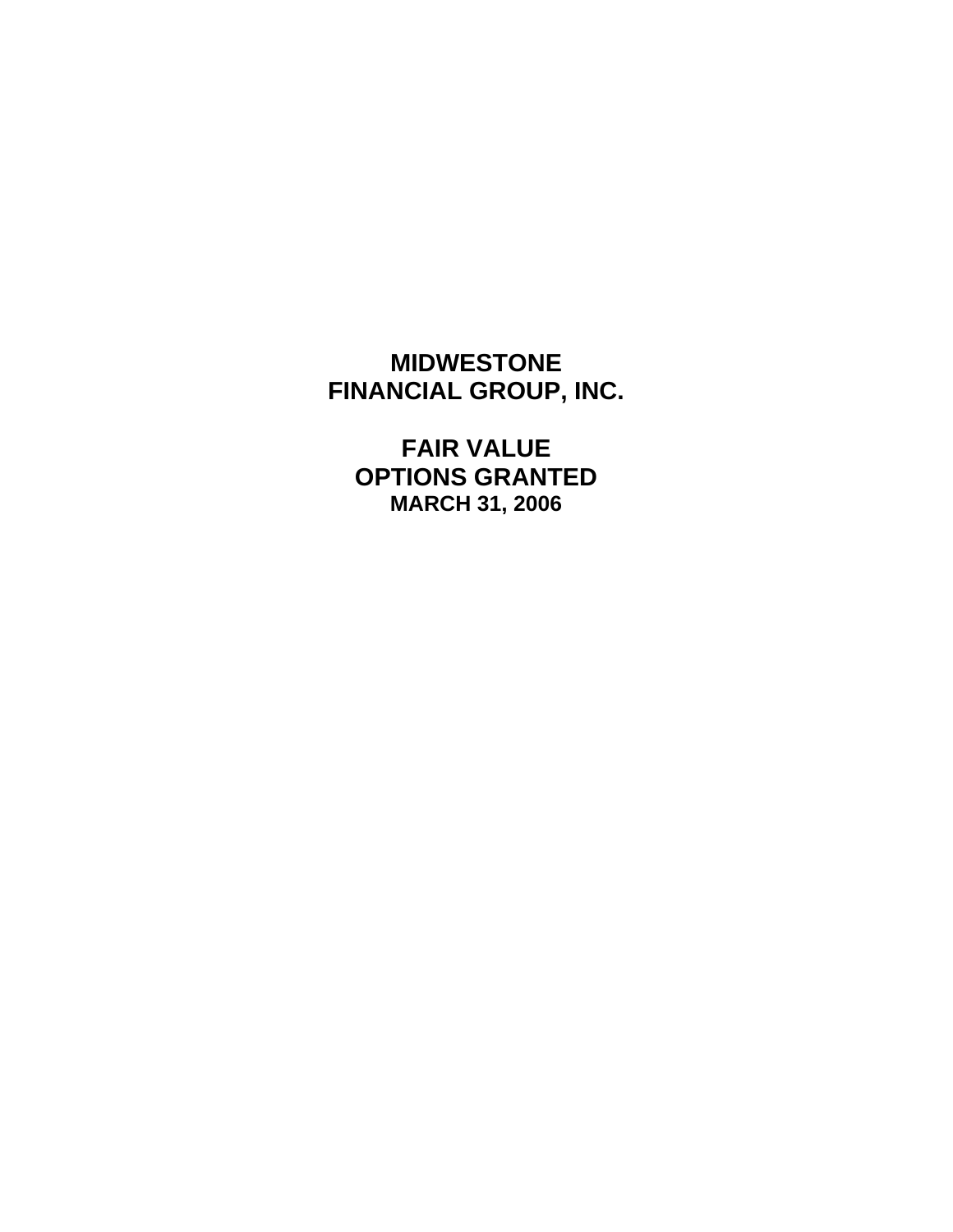10721 Chestnut Ridge - Austin, TX 78726 phone 512.918.0909 - fax 512.918.0910

May 1, 2006

MidwestOne Financial Group, Inc. 1245 34<sup>th</sup> Street Des Moines, IA 55235

Dear Management:

This sample valuation letter is written as if Informed Decisions, LLC (Informed Decisions) had been engaged to provide its opinion as to the fair market value of the employee stock option grants by MidwestOne Financial Group, Inc. (Company). The assumption is that the options were issued for the purchase of the Company's common stock as of March 31, 2006. For such an engagement, this opinion would be used for reporting the expenses related to the option grants given the assumptions reflected below. In this example, the option is assumed to convey the right to purchase one share of the Company's common stock at an exercise price of \$19.80 and with an expected term of 7.5 years.

Based on the calculations presented in EXHIBITS ONE through FIVE, as discussed below, the fair value of such an option could be set at \$3.72 as of the date of grant.

### **Black-Scholes, Merton Formula and Inputs**

Fischer Black and Myron Scholes presented the basic formula widely accepted for valuing common stock options in their paper titled "The Pricing of Options and Corporate Liabilities", (Journal of Political Economy, Volume 81, 1973, pages 637-654). The paper sets forth a "theoretical valuation formula for options" based on the premise that "if options are correctly priced in the market, it should not be possible to make sure profits by creating portfolios of long and short positions in options and their underlying stocks".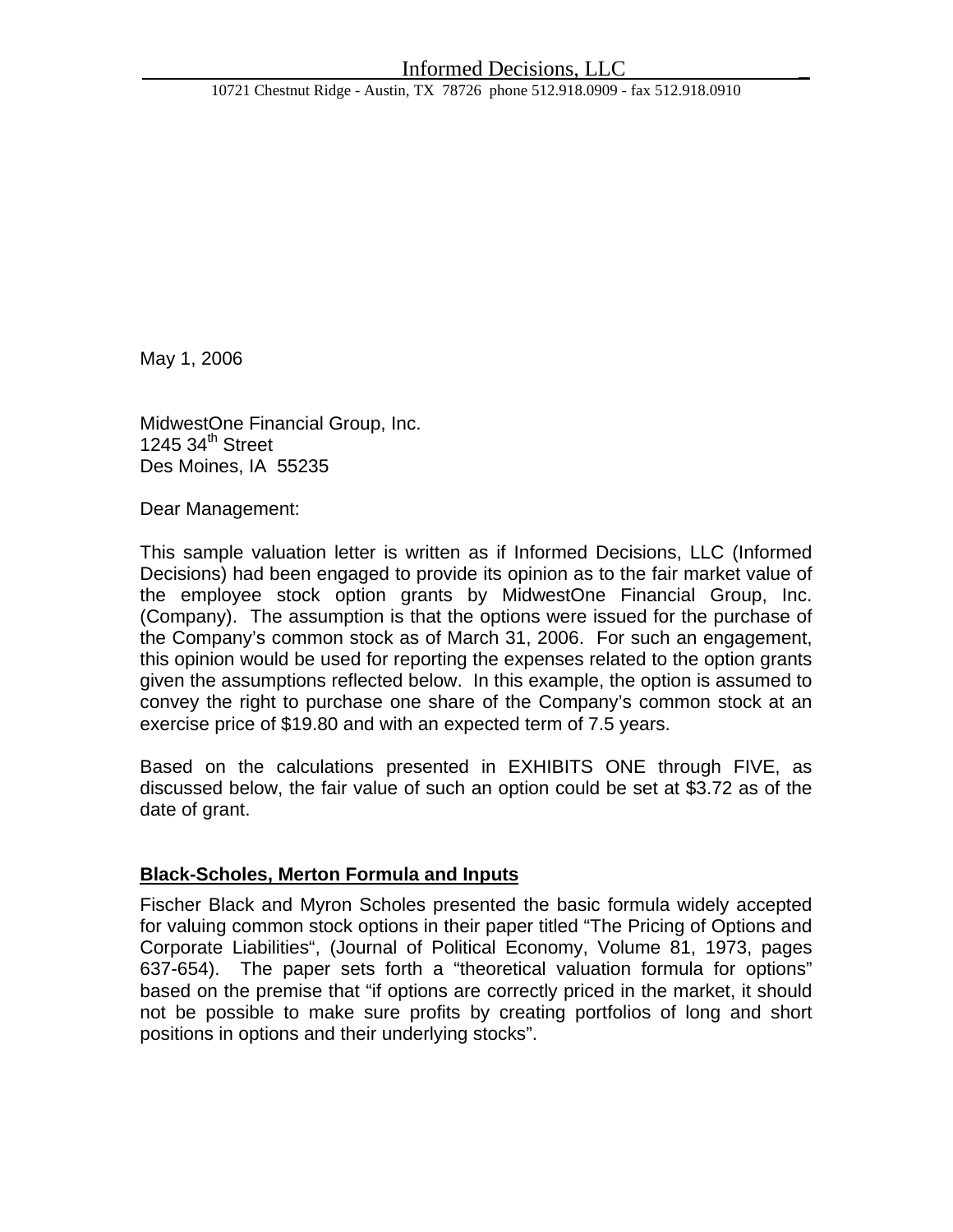The original Black-Scholes formula did not provide for dividend payments. This constraint was relaxed based on subsequent analysis by Robert C. Merton. His work led to an adjustment that is reflected in the commonly used Black-Scholes-Merton model presented on page one of EXHIBIT ONE. The inputs listed with the formula were determined as follows:

- 1. **Price of the underlying stock S:** Company stock price as of the date of grant generally provided by management and confirmed against published market quotes.
- 2. **Option exercise price X:** Set to equal the Company stock price as of the date of grant, per management.
- 3. **Years remaining to expiration t:** Per management, the expected term is set at 7.5 years based on observed employee termination and exercise patterns.
- 4. **Risk-free interest rate r:** Constant maturity yields based on Nominal 10 year U.S. Treasury bond yields as reported as of the date of grant in the Federal Statistical Release.
- 5. **Annual dividend yield on the stock d**: The dividend yield through the expected term is calculated based on the market price as of the date of grant; 2006 projected annual dividends of \$.68 per share as reported by the Company; and an expected growth rate of 4.0%.
- 6. **Standard deviation:** The annualized, daily standard deviation for the change in the Company's stock price for the twelve months ending March 31, 2006.

The standard deviation and variance are measures of the dispersion of returns on an asset. These are used to represent the volatility or risk of the returns on a stock. The standard deviation required for the Black-Scholes-Merton model is the current, instantaneous standard deviation as of the valuation date. It is generally estimated based on an historical standard deviation calculated for the Company's stock prices.

MidwestOne is a publicly-traded stock. Based on the changes in its stock price over the five years ending March 31, 2006, the annualized standard deviation is calculated to be 23.8%. This is lower than the standard deviation calculated for the ten years ending March 31, 2006: 32.6% The volatility of the Company's stock priced declined significantly from the first five years to the latter five years, from 39.4% to 23.8%. For each of the five years ending December 31, 2000 to 2005, the annual standard deviation for the NASDAQ Financial 100 (^ISF), an industry sector index, declined from 27.8% to 13.0%.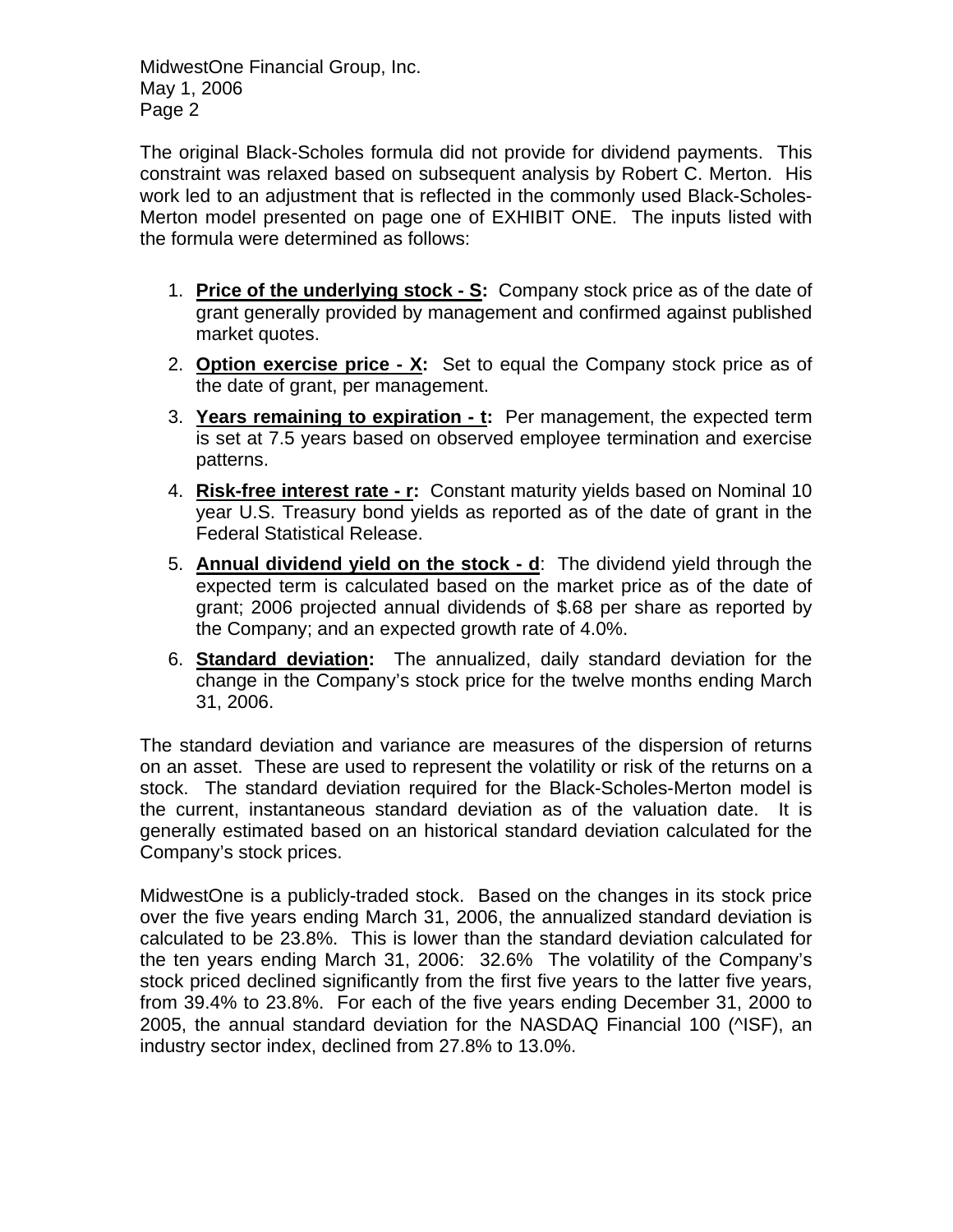The standard deviation for the Company's stock price continued to decline into 2006. For the twelve months ending March 31, 2006, the standard deviation was 20.90%. In comparison to other historical standard deviations, the most reasonable input for expected volatility is the 20.90% for the twelve months ending March 31, 2006.

Per the Company's audited financial statements, the weighted average assumptions for expected volatility were .275 for 2005, .280 for 2004, and .290 for 2003. No information was provided as to the source of these assumptions. The annualized standard deviation calculated to be 20.90% is used as the volatility input for the Black-Scholes-Merton formula.

## **Black-Sholes-Merton Calculation**

The detailed calculations for the Black-Scholes-Merton model formula are presented on page two of EXHIBIT ONE. Based on the inputs presented above, these calculations generate a value of \$3.72 for the options assumed to be granted by MidwestOne as of March 31, 2006. The formulas presented on page two of EXHIBIT ONE were tested by running data from Futures, Options & Swaps, Robert W. Kolb  $(2^{nd}$  ed., Blackwell Publishers, Ltd., 1997) in the formula and running the inputs presented on page one through calculators based on the Black-Scholes formula available on three websites. The calculators provide a valid check for reasonableness but are not incorporated into the valuation process. The lack of access to the specific equations used in these calculators precludes direct reliance on the values produced.

### **Standard Deviation**

Several issues arise related to the volatility input. Conceptually, the standard deviation input represents the instantaneous volatility at the valuation date. An "ideal condition" listed in the Black-Scholes paper is that the stock price will follow a random walk. Volatility is assumed to remain constant through the expiration date. Whereas these conditions have been shown to hold for shortterm, market-traded options, their validity for longer-term employee option grants is not as well established.

Volatility changes over longer periods. Given the return premium observed for equity investments, relative to the risk-free return, stock prices are more likely to follow an upward trend over long periods rather than a random walk. These factors raise questions regarding use of a standard deviation to measure volatility for the Black-Scholes-Merton model over longer periods.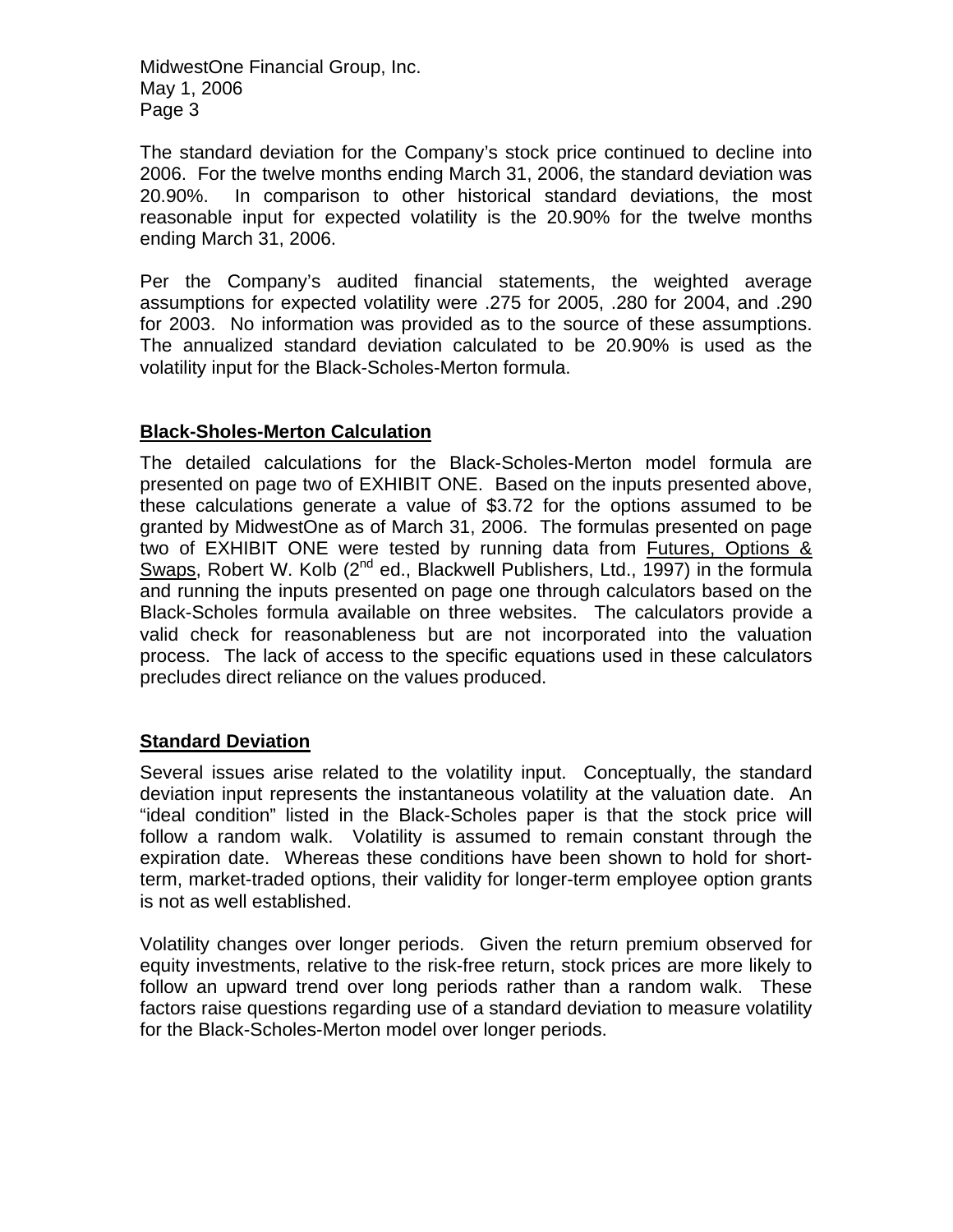### **Minimum Value Calculation**

The replication argument developed by Robert C. Merton is discussed in the original Black-Scholes paper and justified the Black-Scholes equation. A simple version of the concept can be used to create a portfolio combining a call option and a risk-free bond that equates to owning the stock. This is discussed in the Kolb book as establishing the minimum value of a call option (page 394). An investor will be in the same position whether owning the stock directly or holding a portfolio that includes the call option and a risk-free bond.

EXHIBIT TWO presents a sample calculation of the minimum value, which does not include an input for volatility, using the expected inputs presented in EXHIBIT ONE. The derived option value is a \$.97.

FASB 123R specifically prohibits using the minimum valuation model to determine the fair value of an option. The reasoning for this is presented in paragraphs B54 through B57 of Appendix B - Basis for Conclusions. Whereas this valuation approach includes the time value of an option arising from the ability to defer payment it ignores the right to benefit from price increases while limiting the exposure to losses. The discussion goes on to draw a clear distinction between fair value and minimum value. Essentially, the minimum value can never equal fair value.

### **Pricing Parity**

Per the pricing parity theory, an investor could purchase the stock or a portfolio that includes the option and a risk-free bond. At the expiration date, the investor would be in the same position given either investment. For this to hold, the option must be properly priced. This analysis is presented in EXHIBIT THREE, which is broken into three sections: (1) the cash flows from the two investments; (2) the risk-free rate and resulting discount factors; and (3) the present values for the cash flows. Section three shows that if the option were valued at \$3.72 the investor would be better off by \$2.61 if the stock were purchased rather than the portfolio. This analysis indicates that, based on the pricing parity theory, including the volatility measure in the option pricing model overstates the option's value by \$2.61, which would indicate that the option should be valued at \$1.11.

EXHIBIT FOUR presents a similar calculation based on the minimum value of \$.97 from EXHIBIT TWO. This shows that the option is undervalued by \$.14, consistent with the previous exhibit. The difference in the present values in section three is reduced to zero by setting the option value in section one at \$1.11.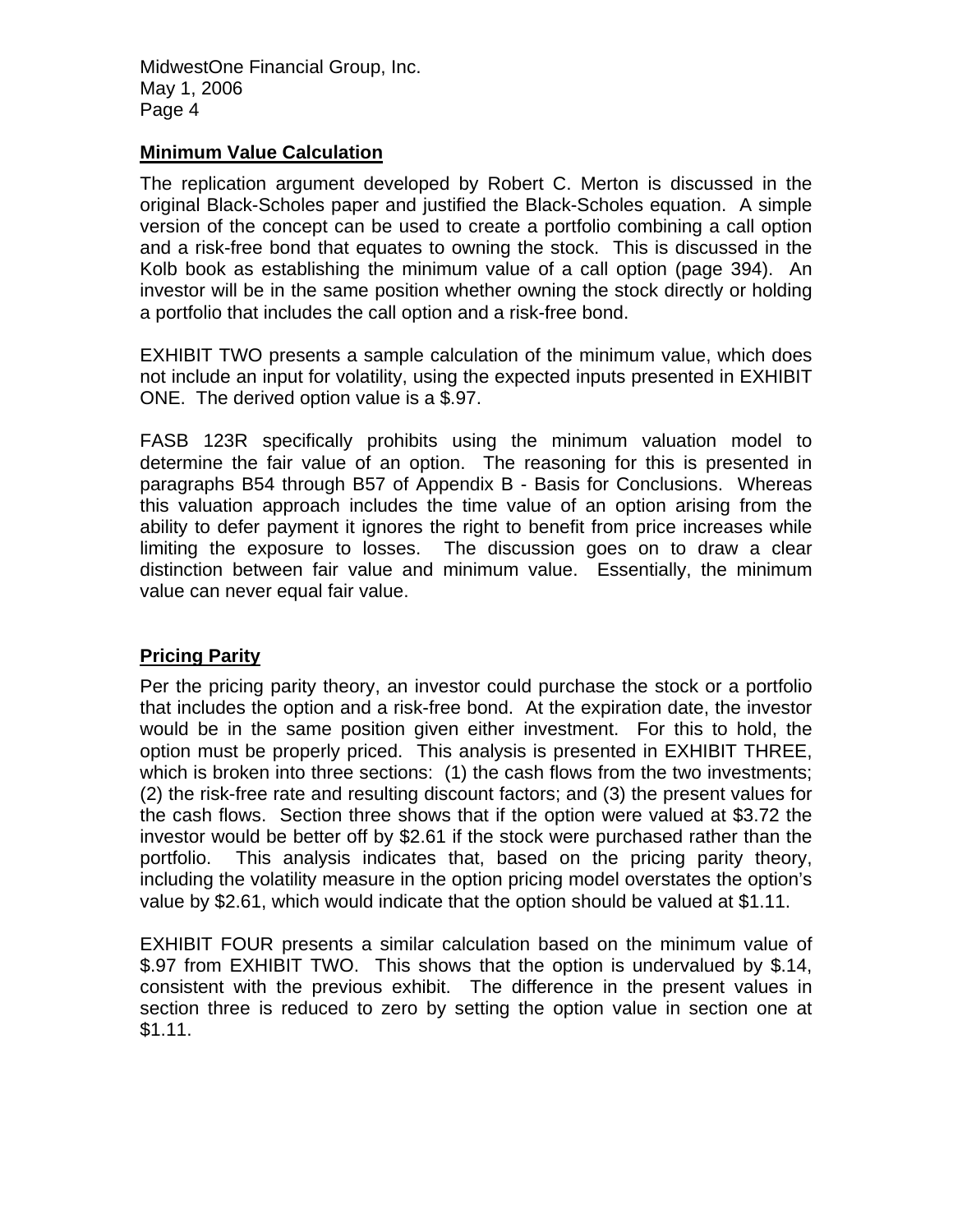### **Insurance Premium**

Neither the Black-Scholes-Merton model nor the minimum value calculation gives consideration to the downside protection available from an option. In the Black-Scholes-Merton model volatility is used to reflect the probability that the option will be in the money at expiration. This is a valid consideration for the short-term options to which the model was originally applied but is less relevant for employee option grants with terms measured in years, not months.

The apparent excess value of \$2.61 calculated in EXHIBIT THREE is directly attributable to the volatility input to the Black-Scholes-Merton model. For the longer-term employee option grants, the reasoning presented in FASB 123R attributes this incremental value to the protection against losses that the option provides. This insurance premium equates to 13.2% of the stock price at the grant date.

A very abbreviated version of a lattice model can be developed to evaluate the reasonableness of this premium. The Black-Scholes and Merton theories assumed that exercise would occur only at the expiration date, which maximizes the value of the risk-free return and volatility factors. With this assumption, a range of potential payoff scenarios can be developed for the two alternative investments at the end of the 7.5 year expected term. The four scenarios presented below are used to represent this range.

| <b>Scenario</b>    | <b>Portfolio &gt;</b> | Weighted |                              |
|--------------------|-----------------------|----------|------------------------------|
| <b>Probability</b> | <b>Stock</b>          | Value    |                              |
| 45%                | (\$2.61)              |          | $($1.17)$ in the money       |
| 5%                 | \$0.00                |          | \$3.73 decline               |
| 25%                | \$4.25                | 1.06     | Pay dividends, \$12.00 value |
| 25%                | \$9.85                | 2.46     | Pay dividends, \$2.00 value  |
|                    | <b>AVERAGE</b>        | \$2.35   |                              |

For an option costing \$3.72, the stock provides a better payoff by \$2.61 if the stock finishes in the money; a \$3.73 decline in value provides the same return for both the stock and the portfolio; if the dividends are paid as indicated and the stock value declines to \$12.00, the portfolio provides a better payoff. Larger reductions in the stock's price increases the favorable payoff for the option portfolio. To justify the derived option prices, the investor would need to have relatively strong expectations that the stock price would decline significantly.

### **Industry Sector Index Standard Deviation**

The standard deviation for the NASDAQ Financial 100 (^ISF) was calculated to be 16.9% for the five years ending March 31, 2006. As with the Company's stock, the standard deviation for the index has been declining. For the year ending December 31, 2005, the standard deviation was 12.96%; it declined to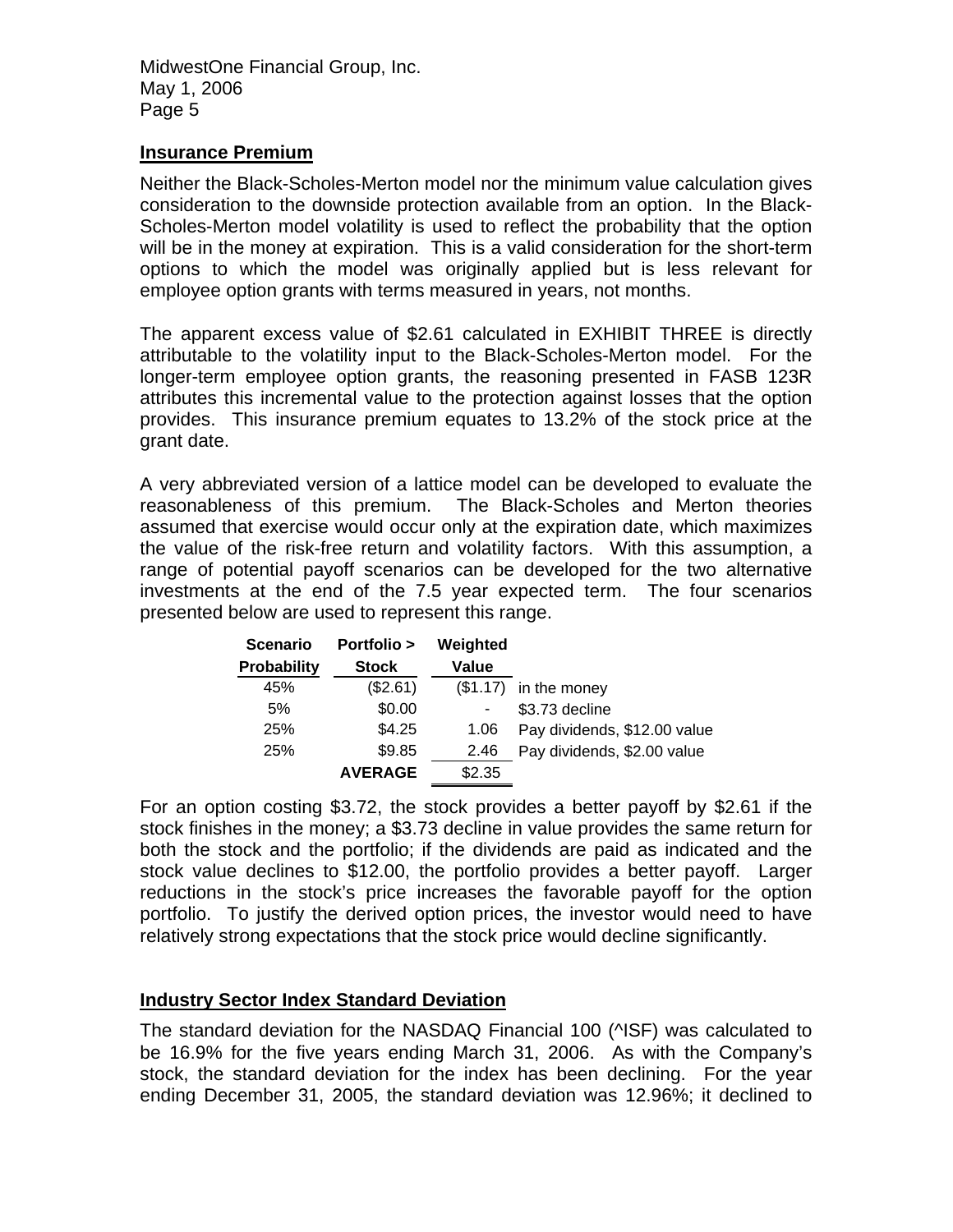12.74% for the twelve months ending March 31, 2006,. This latter standard deviation is substituted into the Black-Scholes-Merton model as presented in EXHIBIT FIVE. The derived option value given this input for expected volatility would be \$2.50.

The following lattice model was developed using this option value in the pricingparity model presented in EXHIBIT THREE.

| <b>Scenario</b>    | <b>Portfolio &gt;</b> | Weighted |                              |
|--------------------|-----------------------|----------|------------------------------|
| <b>Probability</b> | <b>Stock</b>          | Value    |                              |
| 45%                | (\$1.39)              | (\$0.63) | in the money                 |
| 5%                 | (\$0.00)              | (0.00)   | \$1.99 decline               |
| 25%                | \$4.07                | 1.02     | Pay dividends, \$12.00 value |
| 25%                | \$11.07               | 2.77     | Pay dividends, \$2.00 value  |
|                    | <b>AVERAGE</b>        | \$3.16   |                              |

The derived option value declined from \$3.72 to \$2.50, \$1.22 or 33%, when the index standard deviation of 12.74% was substituted for the Company standard deviation of 20.90%. The \$1.22 reduction in the option price did increase the benefits from holding the option in comparison to the previous table.

This second table reflect the same probabilities as shown in table one for comparison purposes. Reducing the probabilities assigned to the price declines would bring the average price calculation into line with the implicit insurance premium of \$1.39. In essence, the investor that values the option at \$2.50 based on the protection against potential losses must have lower expectations of significant price declines than presented in the first table.

## **Conclusion**

The option value was calculated to be \$3.72 based on the Black-Scholes-Merton formula using the Company's standard deviation of 20.9% for the twelve months ending March 31, 2006. In comparison to the minimum value of \$1.11 from EXHIBITS THREE and FOUR, the implied insurance premium is \$2.61. To justify this premium, based on the simple lattice models presented here, a potential investor must have relatively strong expectations that the stock price will decline.

Alternative values were calculated using the industry sector standard deviation of 16.9%. A lattice analysis was prepared for the potential payoff scenarios for the end of the expected term. At \$3.72, the option value appears to be at the high based on the stock's standard deviation, which has been declining over time and is significantly higher than the standard deviation calculated for the industry sector index; and the expected price declines required to justify the implicit insurance premium. However, other than these observations, there is no data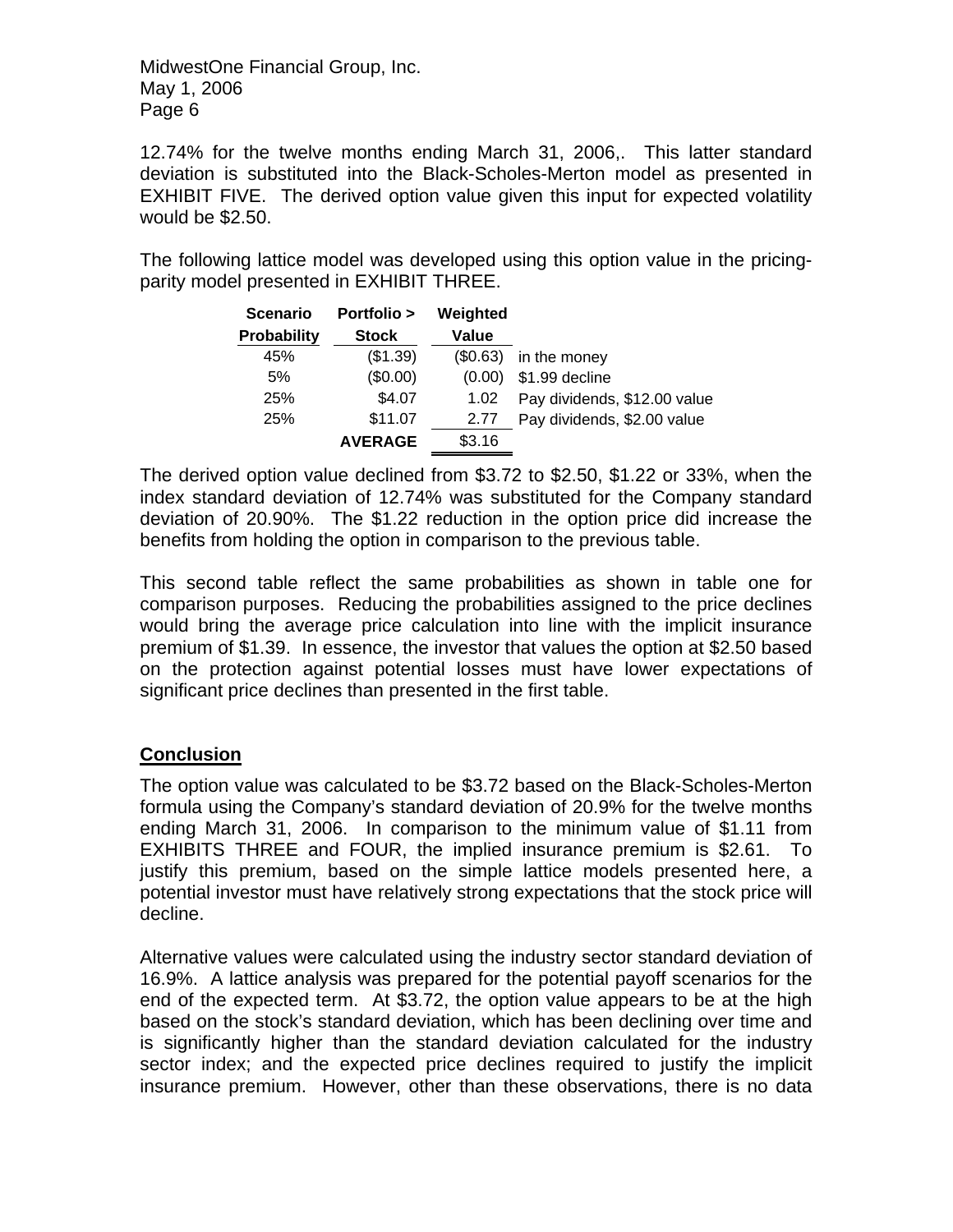that would readily show that the \$2.50 value is more appropriate than the \$3.72 value.

These values could be viewed as setting the lower and upper limits for the option value. If the volatility input were set at 16.1% the derived value would be \$3.00. This standard deviation could be based on a comparison of the Company's historical standard deviations, which have been declining, and the index standard deviation, which is low due to diversification. Although the implicit insurance premium is reduced to \$1.89 this is more reasonable than the premium implicit in the \$2.50 value.

Based on the calculations presented in the attached EXHIBITS, as discussed above, the fair value for the options granted by MidwestOne as of March 31, 2006 with an exercise price of \$19.80 and an expected term of 7.5 years is determined to be \$3.72. By the standard set in the original Black-Scholes paper, at this value it should "not be possible to make sure profits by creating portfolios of long and short positions in options and their underlying stocks".

This valuation would address only the fair value of any options issued as of March 31, 2006 with the assumed characteristics presented above. It may not be relied on to determine the value of any other options nor is it valid as of any other date. The report is provided solely for the confidential use relating to the stated purpose.

Respectfully submitted,

Richard A. Place Informed Decisions, LLC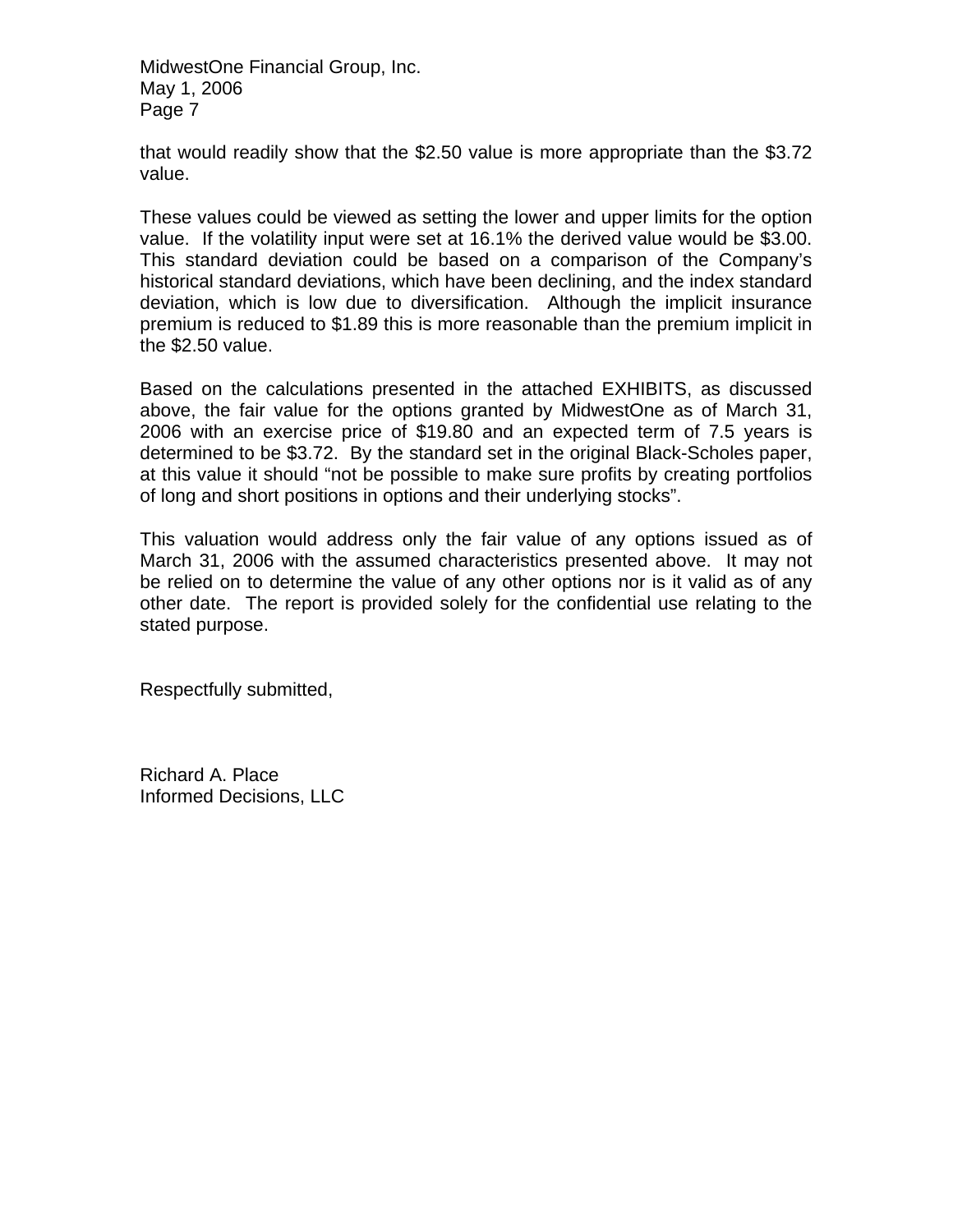10721 Chestnut Ridge - Austin, TX 78726 phone 512.918.0909 - fax 512.918.0910

## **CERTIFICATION**

- 1. The statements of fact contained in this report are true and correct to the best of my knowledge.
- 2. The reported analysis, opinions, and conclusions are limited only by the reported assumptions and limiting conditions and reflect my impartial and unbiased professional opinion.
- 3. I do not have any current or prospective interest in the subject assets and have no interest or bias with respect to the parties involved.
- 4. Neither this engagement nor any related compensation was contingent on a predetermined conclusion or an action or event resulting from the analysis, opinions, or conclusions in this report or its use.
- 5. The analysis, opinions, and conclusions were developed and this report has been prepared in conformity with the Uniform Standards of Professional Appraisal Practice.
- 6. No one provided significant professional assistance to the person signing this report.

INFORMED DECISIONS, LLC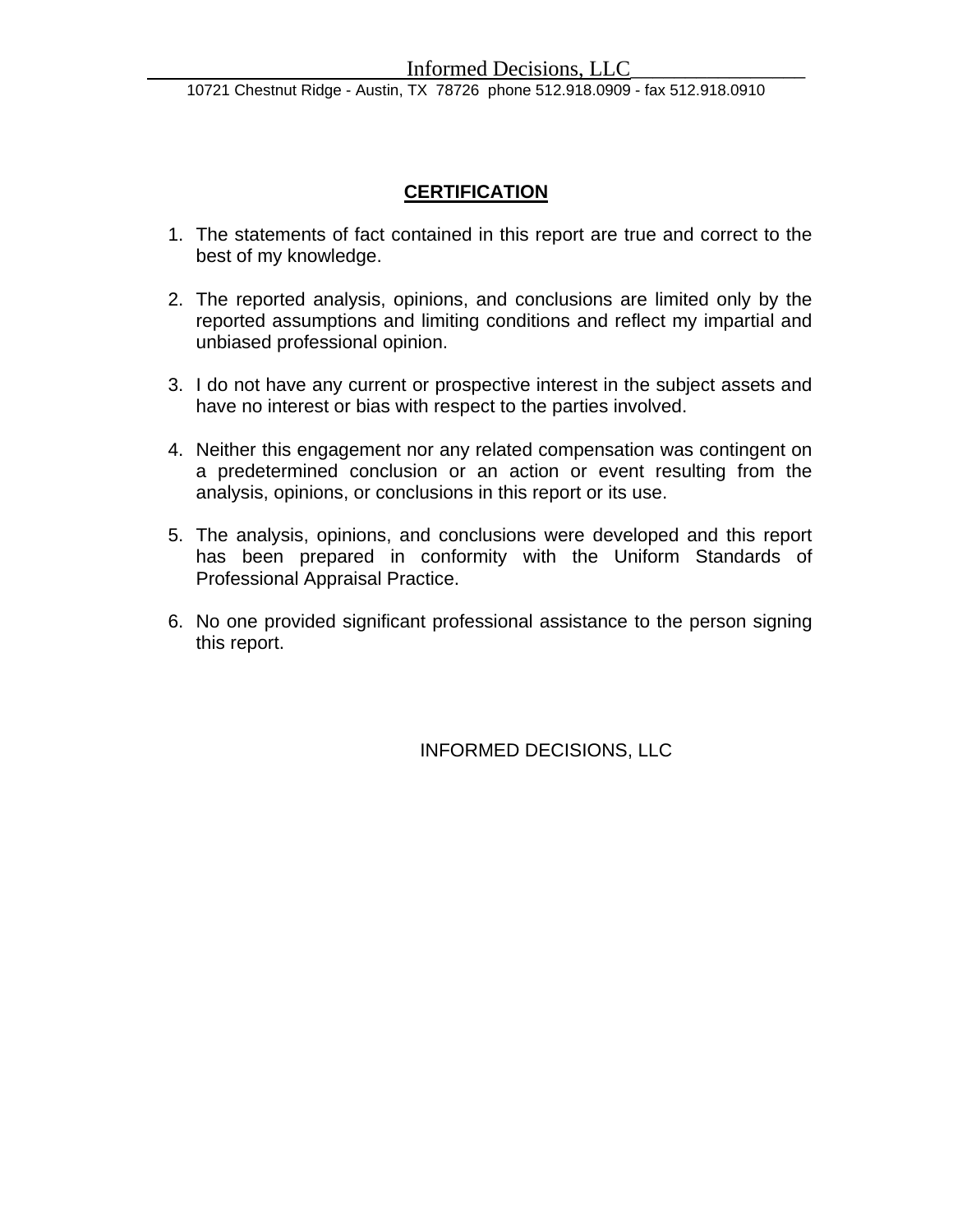## **QUALIFICATIONS**

Richard A. Place, the principal of Informed Decisions, LLC, has twenty-eight years of experience in financial management and consulting, including accounting, financial analysis, business valuations, and mergers and acquisitions. He served as Director of Valuations with Alex Sheshunoff & Company Investment Banking for six years. He was responsible for delivering nearly 200 bank valuations each year for ESOPs, shareholder agreements, charitable gifts, estate taxes, ownership grants, fairness opinions, corporate reorganizations, and dissenter rights cases.

From 1990 to 1999, Rich was in mergers and acquisitions with Norwest Corporation, now Wells Fargo & Company. His responsibilities included financial modeling, managing due diligence, and supporting negotiations leading to the definitive agreement. He devised acquisition strategies and recommended specific targets in fifteen states; performed analysis on more than 250 banks and/or savings and loans; and managed 40 due diligence projects that led to 36 acquisitions with total assets exceeding \$7.0 billion.

Prior to joining Norwest's M&A department, Rich worked in investment banking with Norwest Corporation and First Bank System, both in Minneapolis, and has prior experience preparing business valuations and in public accounting. He has a BS degree in Finance from Drake University, an MBA with specializations in Finance and Economics from the University of Chicago, and his CPA certificate. He holds the Chartered Financial Analyst designation from the CFA Institute and the Accredited Senior Appraiser designation from the American Society of Appraisers. Rich served as an Adjunct Professor in the MBA program at St. Edwards University in Austin, Texas for four years where he taught corporate finance.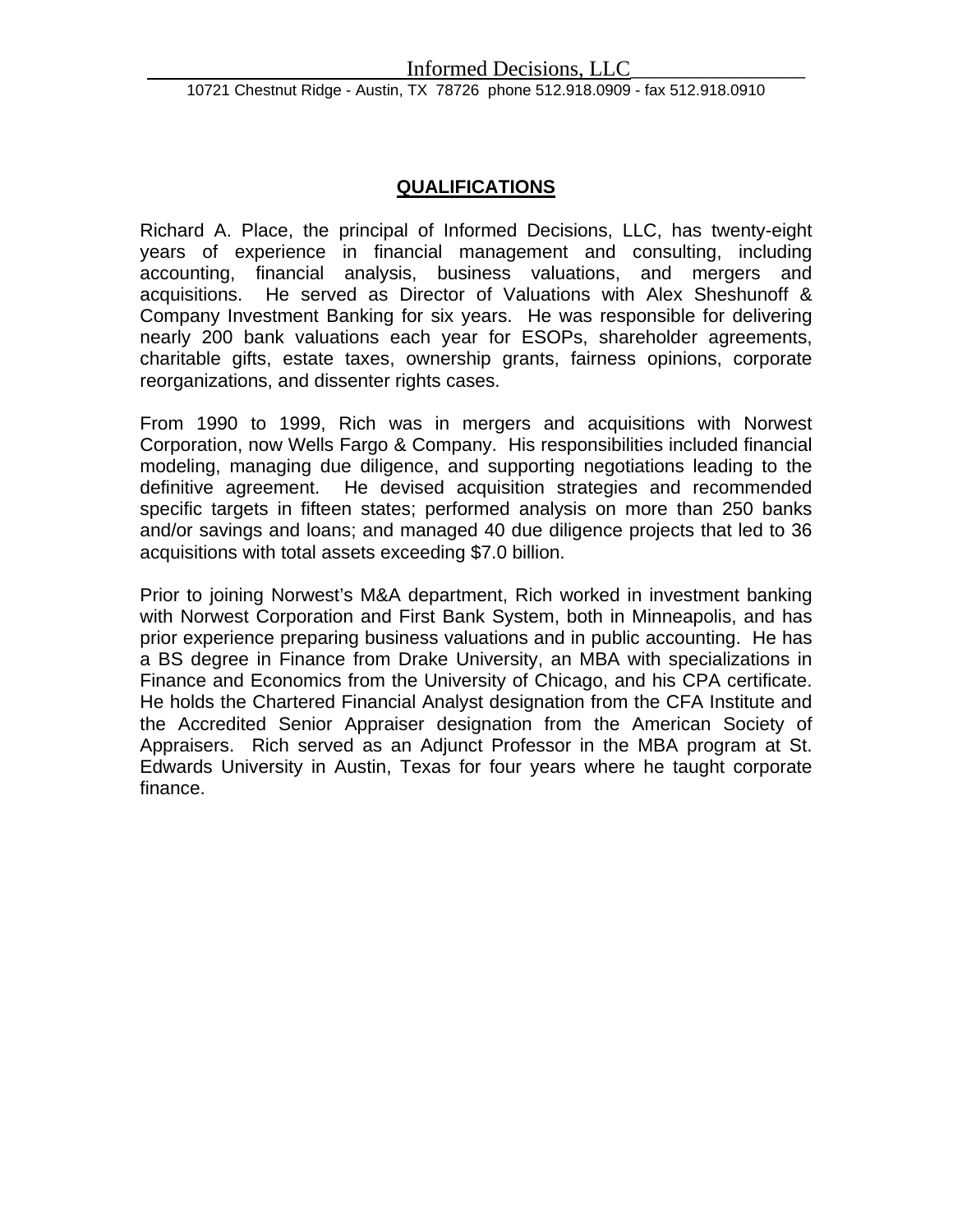## **STATEMENT OF LIMITING CONDITIONS**

This appraisal is subject to the following conditions, limitations, and assumptions:

- 1. The information provided to Informed Decisions, LLC was relied on in this analysis without independent verification of its accuracy or completeness. Publicly-available information that is believed to be accurate was also relied on without independent verification.
- 2. Forward looking statements and/or financial projections provided by the client and/or the subject company were considered in the valuation process. No assurance regarding the accuracy, reasonableness, or completeness of any such statements and projections is made herein. Actual performance and results will invariably differ from expectations and these differences may be material.
- 3. This letter and attached exhibits do not constitute a fairness opinion, solvency opinion, or an investment recommendation and should not be construed as such. No responsibility is assumed for market prices that differ from the values presented in this report.
- 4. Informed Decisions has no obligation to update this letter due to events subsequent to the valuation date.
- 5. This report was prepared for the purposes stated and may not be used for any other purpose. The letter, its contents, and its conclusions may not be referred to or quoted, in whole or in part, in any registration statement, prospectus, public filing, loan agreement or other document without the prior written approval of Informed Decisions, LLC. The analysis and the letter are not intended for general circulation or publication; they are not to be reproduced or distributed except for the stated purpose of the valuation.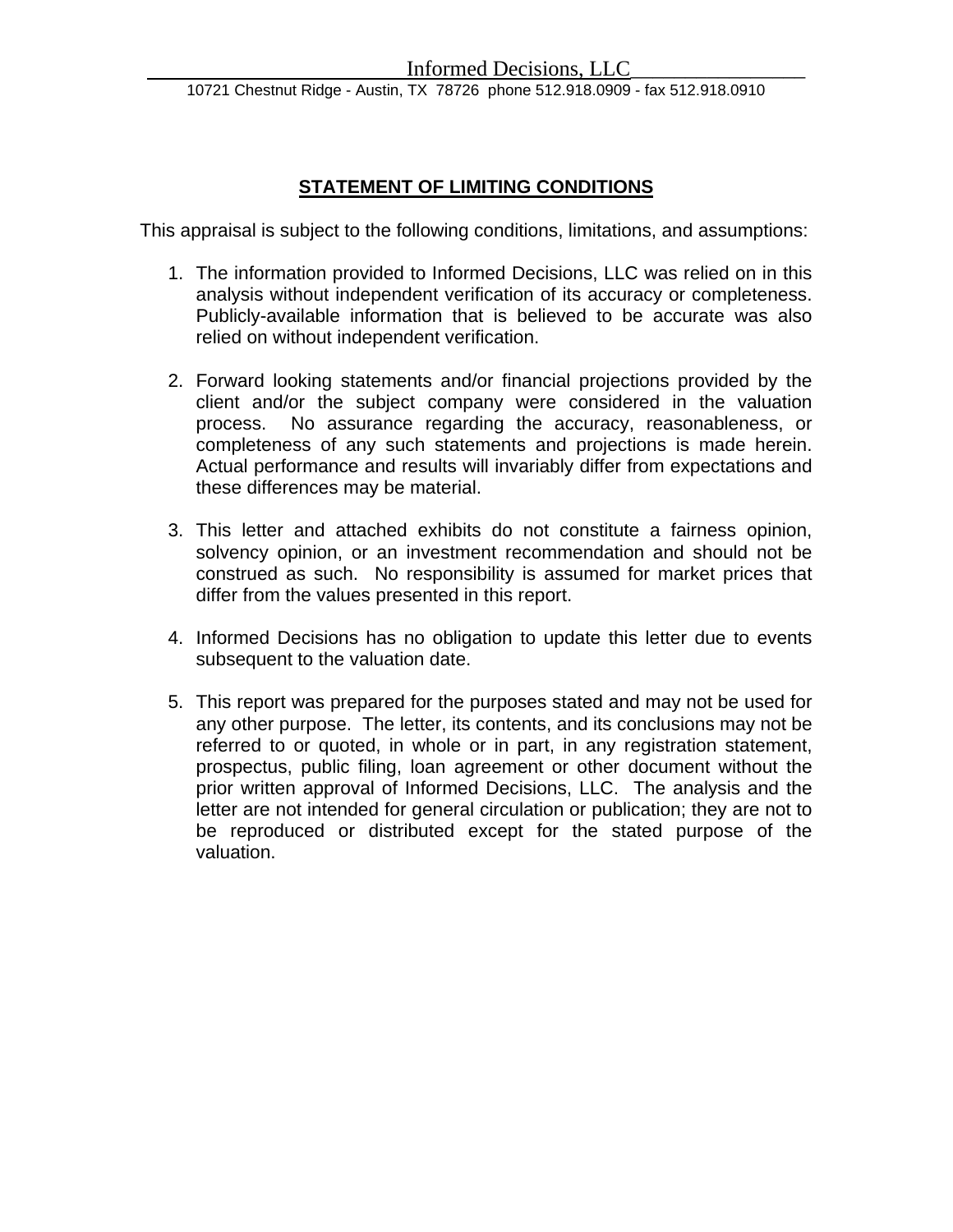## **DATA SOURCES AND REFERENCES**

- FR Y9Cs for MidwestOne Financial Group, Inc. as of December 31 for the six years 2000 - 2005 and March 31, 2006 as reported on the Federal Reserve System website.
- Form 10-K for MidwestOne Financial Group, Inc. as of December 31 for the six years
- Form 10-K for MidwestOne Financial Group, Inc. as of December 31 for 2005 and 2004 provided by the company.
- Proxy Statements for the years 2000 2005 and as reported on the U.S. Securities and Exchange Commission website.
- Proxy Statement dated March 23, 2006 for the year-ending December 31, 2005 provided by management.
- Annual Reports for MidwestOne Financial Group, Inc. as of December 31 for 2005 and 2004 provided by the company.
- MidwestOne Bank website.
- Financial data for MidwestOne Financial Group, Inc. as reported on Yahoo Finance.
- Federal Reserve Statistical Release, Selected Interest Rates as reported on the Federal Reserve website.
- Black, Fischer and Scholes, Myron. "The Pricing of Options and Corporate Liabilities." *Journal of Political Economy*, Volume 81, 1973, pages 637-654.
- Kolb, Robert W. Futures, Options & Swaps,  $2^{nd}$  ed. Blackwell Publishers, Ltd., 1997.
- Smart, Scott B., Megginson, William L., and Gitman, Lawrence J. Corporate Finance. Thomson South-Western, 2004.
- Websites with Black-Scholes calculators maintained by TradingToday.com, BloBek AB, and Peter Hoadley.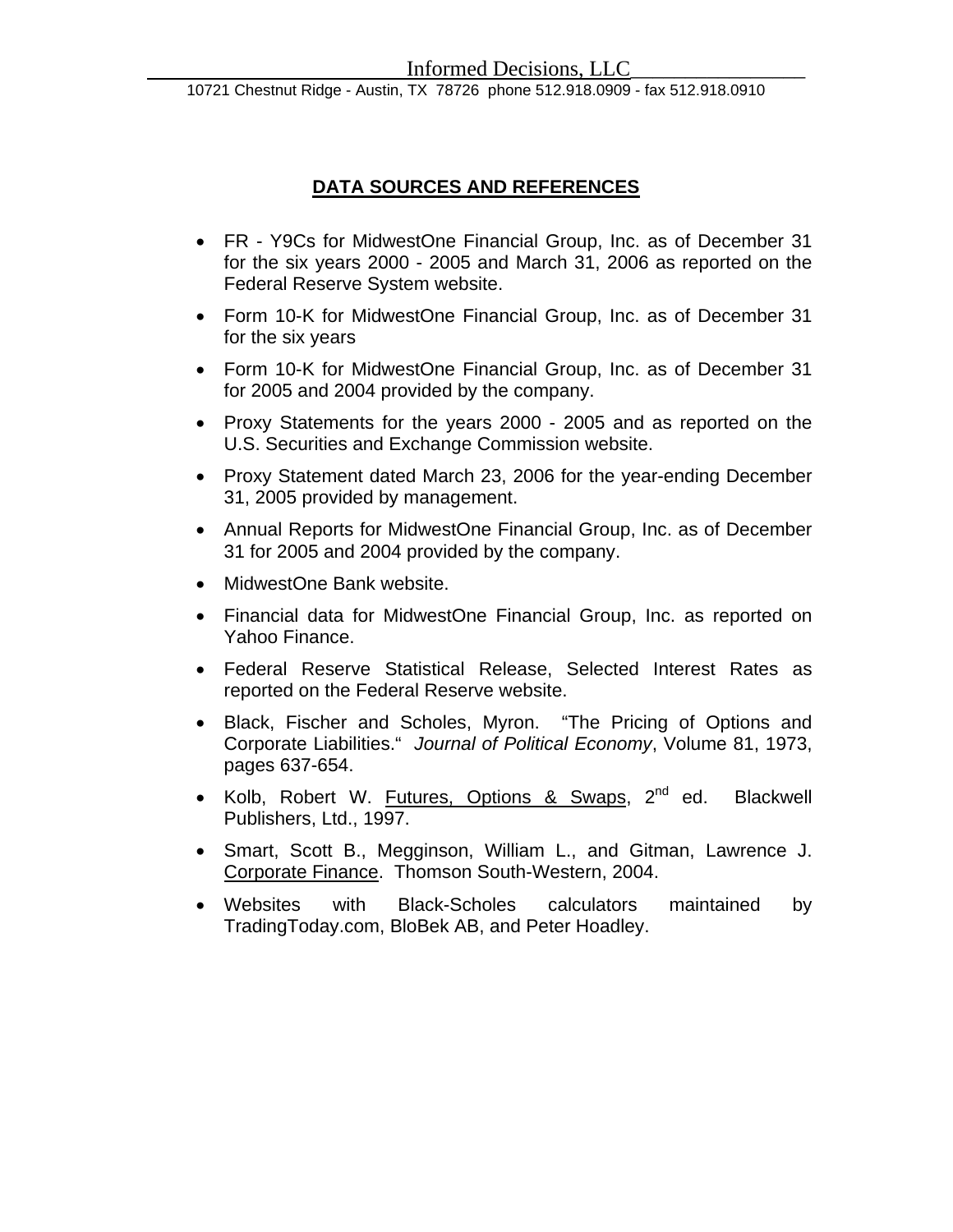# **EXHIBIT ONE MIDWESTONE FINANCIAL GROUP, INC. OPTION VALUATION MARCH 31, 2006**

#### **BLACK & SCHOLES OPTION PRICING MODEL**

 $C = SN(d1) - X(e^{\Lambda}(-rt))N(d2)$ 

 $C =$  price of the call option

#### **N( ) = AREA UNDER THE NORMAL CURVE**

 $d1 = [ln(S/X) + (r + variance/2)t] / (standard deviation t<sup>(</sup>1/2))$ 

 $d2 = d1$  - (standard deviation  $t^{(1/2)}$ )

#### **MERTON ADJUSTMENT FOR CONTINUOUS DIVIDENDS**

 $C = S(e^{\Lambda}(-dt))N(d1) - X(e^{\Lambda}(-rt))N(d2)$ 

### **INPUTS**

- **(1)** S = price of the underlying stock
- **(2)** X = option exercise price
- **(3)** t = years remaining to expiration
- **(4)** r = risk-free interest rate
- **(5)** d = annual dividend yield on stock
- **(6)** standard deviation

#### **INPUT VALUES**

| S =<br>$X =$                                             | \$19.80<br>\$19.80         |       |
|----------------------------------------------------------|----------------------------|-------|
| t =<br>$r =$<br>$d =$                                    | 7.50<br>4.86%<br>3.95%     | years |
| $e =$<br>$e^{\Lambda}$ (-dt) =<br>$e^{\Lambda}(-rt)$ =   | 2.7183<br>74.37%<br>69.45% |       |
| standard deviation =<br>variance (std dev $\sqrt{2}$ ) = | 20.90%<br>4.37%            |       |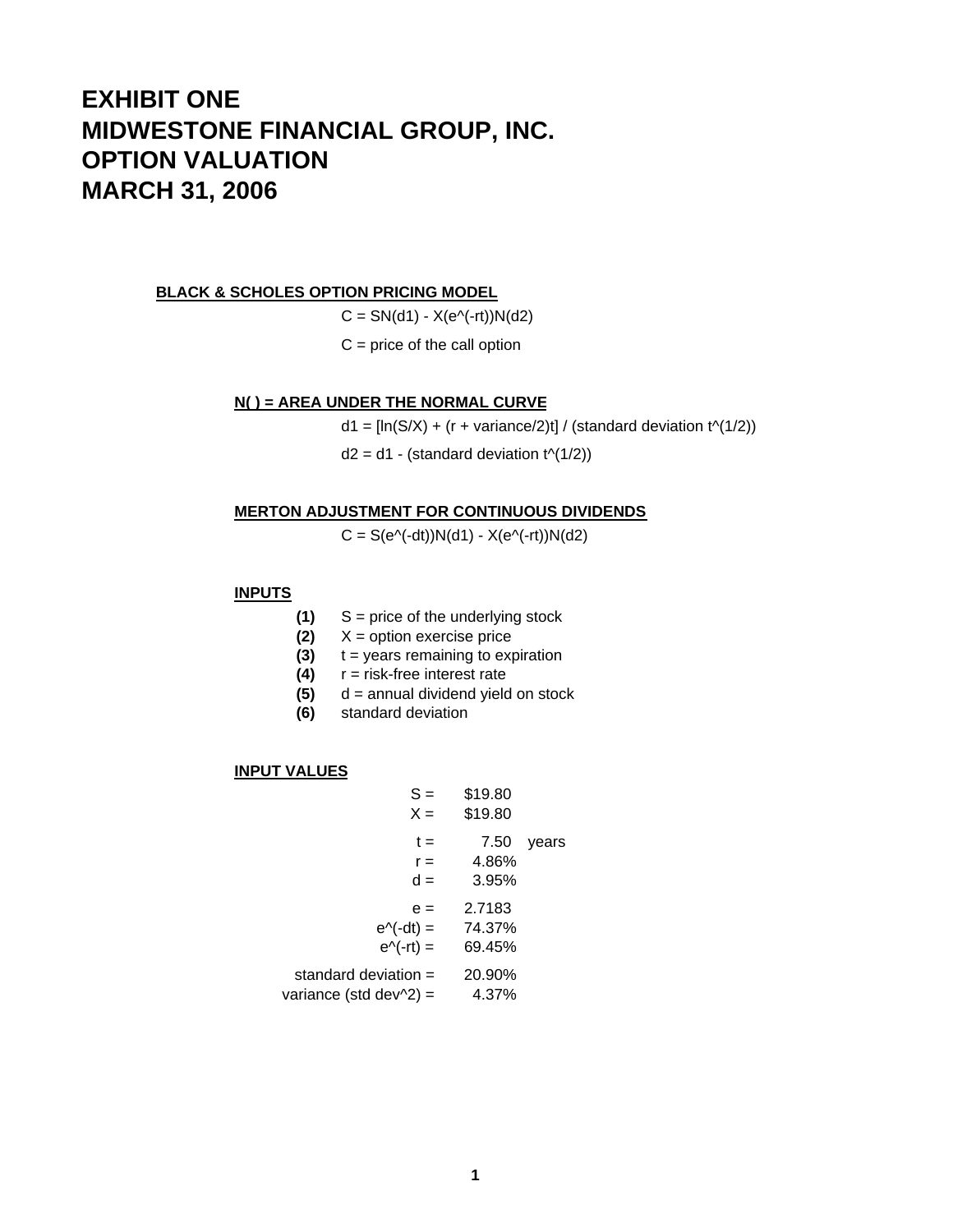# **EXHIBIT ONE MIDWESTONE FINANCIAL GROUP, INC. OPTION VALUATION MARCH 31, 2006**

#### **BLACK-SCHOLES-MERTON: COMPONENT CALCULATIONS**

| $ln(S/X) =$                                                     | $0.00\%$          |
|-----------------------------------------------------------------|-------------------|
| $r =$                                                           | 4.86%             |
| $d =$                                                           | 3.95%             |
| r - d =                                                         | 0.91%             |
| variance/ $2 =$                                                 | 2.18%             |
| $r - d + variance/2 =$                                          | 3.10%             |
| t =                                                             | 7.50              |
| $(r - d + variance/2)t =$                                       | 23.22%            |
| $ln(S/X) =$                                                     | 0.00%             |
| $(r - d + variance/2)t =$                                       | 23.22%            |
| $ln(S/X) + (r + variance/2)t =$                                 | 23.22%            |
| standard deviation =                                            |                   |
|                                                                 | 20.90%<br>273.86% |
| $t^{(1/2)} =$                                                   | 57.24%            |
| standard deviation $t^{(1/2)} =$                                |                   |
| $ln(S/X) + (r + variance/2)t =$                                 | 23.22%            |
| (standard deviation $t^{(1/2)}$ ) =                             | 57.24%            |
| $[ln(S/X) + (r + variance/2)t] / (standard deviation t(1/2)) =$ | 40.58%            |
| $N(d1) =$                                                       | 65.75%            |
|                                                                 |                   |
| $d1 =$                                                          | 40.58%            |
| (standard deviation $t \wedge (1/2)$ ) =<br>$d2 =$              | 57.24%            |
|                                                                 | -16.66%           |
| $N(d2) =$                                                       | 43.38%            |
|                                                                 |                   |

#### **BLACK-SCHOLES-MERTON: SUMMARY CALCULATIONS**

| $S =$                                                   | \$19.80 |
|---------------------------------------------------------|---------|
| $e^{\Lambda}$ (-dt) =                                   | 74.37%  |
| $S(e^{\Lambda}(-dt)) =$                                 | \$14.73 |
| $N(d1) =$                                               | 65.75%  |
| $S(e^{\Lambda}(-dt))N(d1) =$                            | \$9.68  |
|                                                         |         |
| $X =$                                                   | \$19.80 |
| $e^{\Lambda}$ (-rt) =                                   | 69.45%  |
| $X(e^{\Lambda}(-r t)) =$                                | \$13.75 |
| $N(d2) =$                                               | 43.38%  |
| $X(e^{\Lambda}(-rt))N(d2) =$                            | \$5.97  |
|                                                         |         |
| $SN(d1) =$                                              | \$9.68  |
| $X(e^{\Lambda}(-rt))N(d2) =$                            | 5.97    |
| $SN(d1)(e^{\Lambda}(-dt)) - X(e^{\Lambda}(-rt))N(d2) =$ | \$3.72  |
| $C =$                                                   | \$3.72  |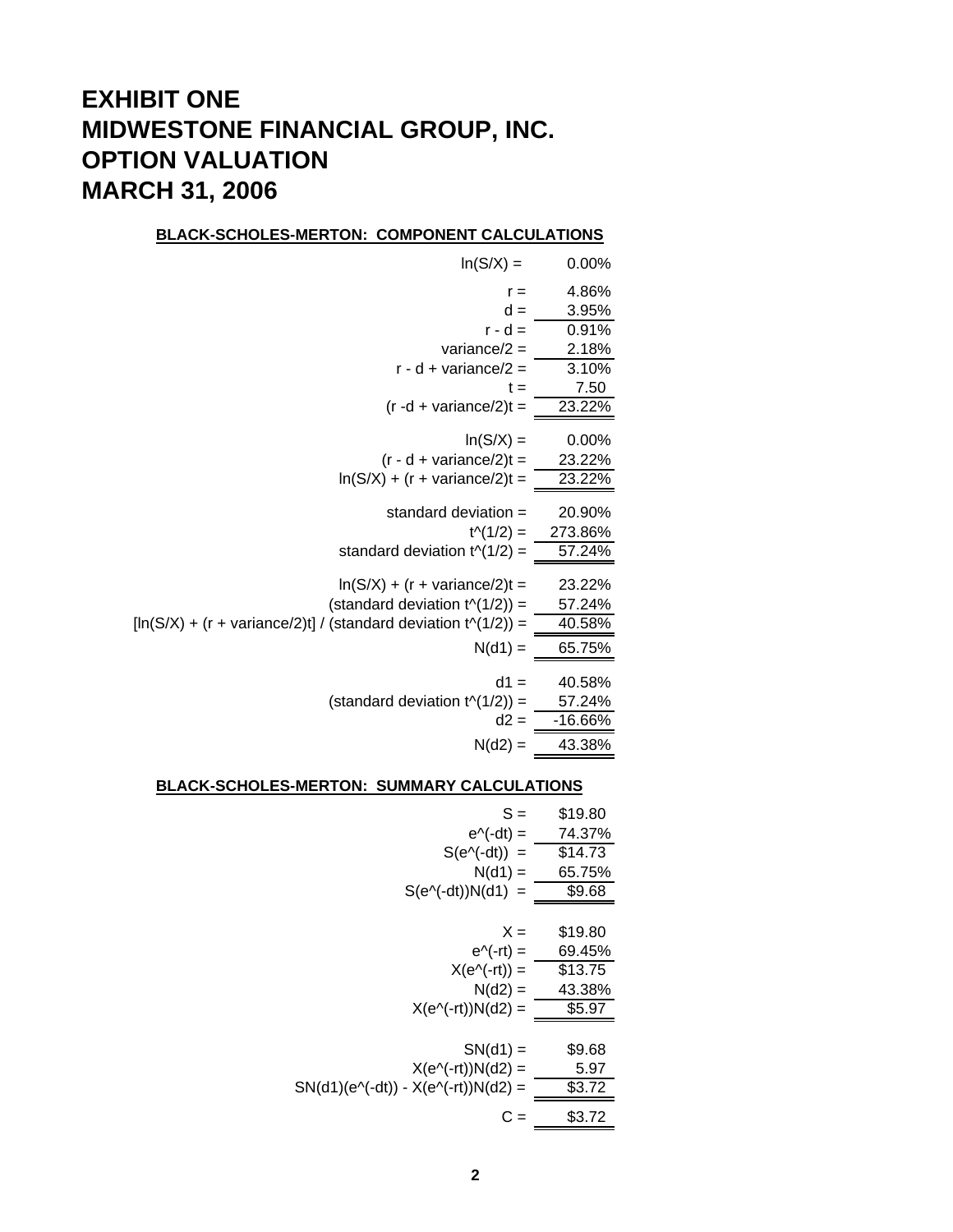# **EXHIBIT TWO MIDWESTONE FINANCIAL GROUP, INC. MINIMUM VALUE CALCULATION DECEMBER 31, 2005**

#### **MINIMUM VALUE FORMULA**

 $C = S(e^{\Lambda}(-dt) - X(e^{\Lambda}(-rt))$ 

#### **PRESENT VALUE FACTORS**

| $e^{\Lambda}$ (-dt) = | 74.37% |
|-----------------------|--------|
| $e^{\Lambda}(-r t) =$ | 69.45% |

#### **DIFFERENCE IN PRESENT VALUES**

| $S =$                                   | \$19.80 |
|-----------------------------------------|---------|
| $e^{\Lambda}$ (-dt) =                   | 74.37%  |
| $S(e \land (-dt)) =$                    | \$14.73 |
|                                         |         |
| $X =$                                   | \$19.80 |
| $e^{\Lambda}(-rt) =$                    | 69.45%  |
| $X(e^{\Lambda}(-r t)) =$                | \$13.75 |
|                                         |         |
| $S(e^{\Lambda}(-dt)) =$                 | \$14.73 |
| $X(e^{\Lambda}(-rt)) =$                 | 13.75   |
| $S(e \land (-dt)) - X(e \land (-rt)) =$ | \$0.97  |
| C =                                     | \$0.97  |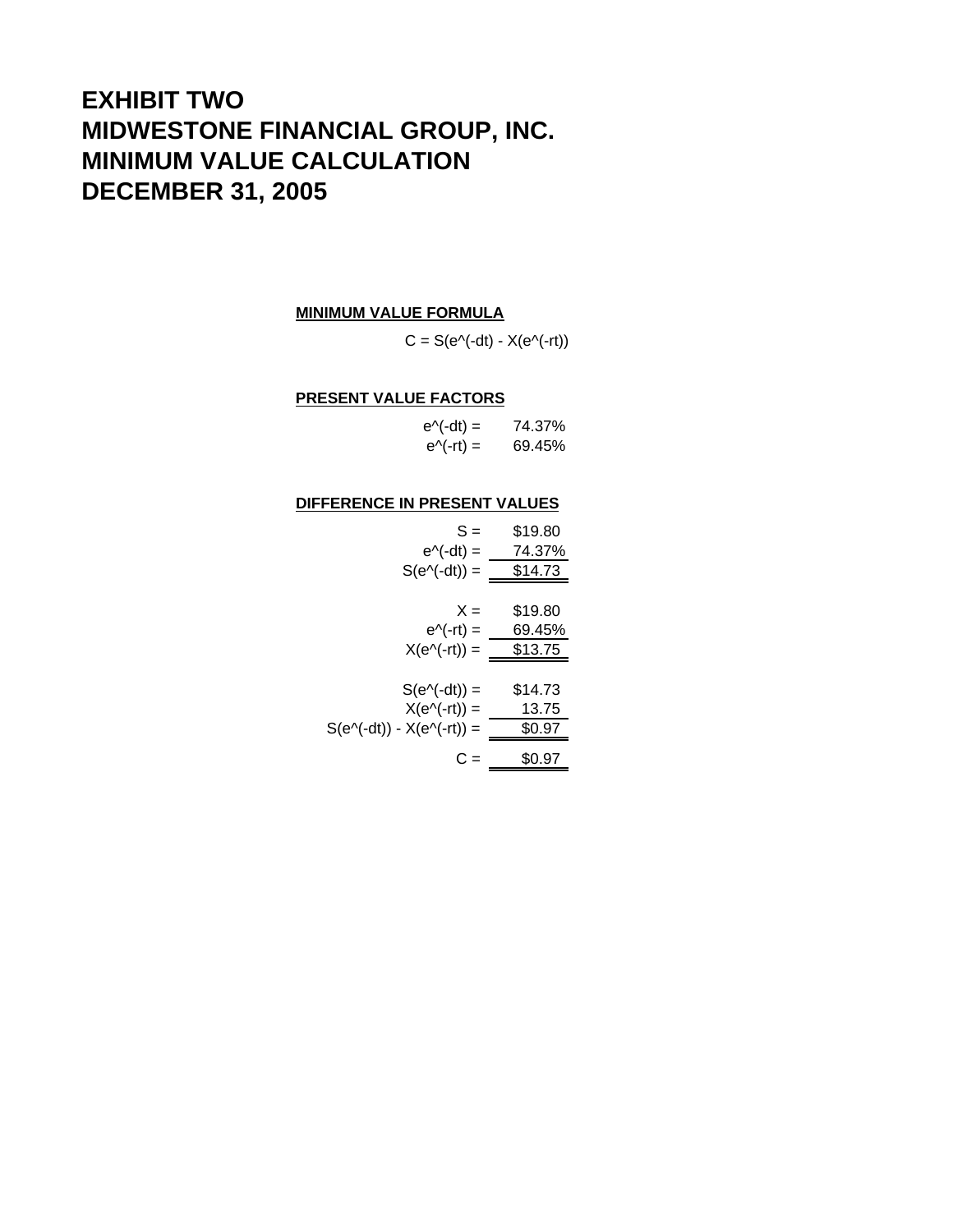# **EXHIBIT THREE MIDWESTONE FINANCIAL GROUP, INC. DISCOUNTED CASH FLOWS COMPARISON MARCH 31, 2006**

|                         | <b>Cash Flows</b>  |               | <b>Discount</b> |              | <b>Present Values</b> |                   |
|-------------------------|--------------------|---------------|-----------------|--------------|-----------------------|-------------------|
| <b>YEAR</b>             | <b>Stock</b>       | <b>Option</b> | <b>Factors</b>  | <b>Stock</b> | <b>Option</b>         | <b>Difference</b> |
| <b>Current</b>          |                    |               |                 |              |                       |                   |
| <b>Stock</b>            | (\$19.80)          |               |                 | \$18.69      | \$16.08               | \$2.61            |
| Option                  |                    | (\$3.72)      |                 |              |                       |                   |
| <b>Bond</b>             |                    | (\$16.08)     | 4.86%           |              |                       |                   |
|                         |                    |               |                 |              |                       |                   |
| $\mathbf 1$             | \$0.17             |               | 0.9882          | \$0.168      |                       |                   |
| $\overline{\mathbf{c}}$ | \$0.17             |               | 0.9766          | 0.166        |                       |                   |
| 3                       | \$0.17             |               | 0.9650          | 0.164        |                       |                   |
| 4                       | \$0.17             |               | 0.9537          | 0.162        |                       |                   |
| 5                       | \$0.18             |               | 0.9424          | 0.167        |                       |                   |
| 6                       | \$0.18             |               | 0.9313          | 0.165        |                       |                   |
| $\overline{7}$          | \$0.18             |               | 0.9203          | 0.163        |                       |                   |
| 8                       | \$0.18             |               | 0.9095          | 0.161        |                       |                   |
| 9                       | \$0.18             |               | 0.8987          | 0.165        |                       |                   |
| 10                      | \$0.18             |               | 0.8881          | 0.163        |                       |                   |
| 11                      | \$0.18             |               | 0.8777          | 0.161        |                       |                   |
| 12                      | \$0.18             |               | 0.8673          | 0.159        |                       |                   |
| 13                      | \$0.19             |               | 0.8571          | 0.164        |                       |                   |
| 14                      | \$0.19             |               | 0.8470          | 0.162        |                       |                   |
| 15                      | \$0.19             |               | 0.8370          | 0.160        |                       |                   |
| 16                      | \$0.19             |               | 0.8271          | 0.158        |                       |                   |
| 17                      | \$0.20             |               | 0.8174          | 0.163        |                       |                   |
| 18                      | \$0.20             |               | 0.8077          | 0.161        |                       |                   |
| 19                      | \$0.20             |               | 0.7982          | 0.159        |                       |                   |
| 20                      | \$0.20             |               | 0.7888          | 0.157        |                       |                   |
| 21                      | \$0.21             |               | 0.7795          | 0.161        |                       |                   |
| 22                      | \$0.21             |               | 0.7703          | 0.159        |                       |                   |
| 23                      | \$0.21             |               | 0.7612          | 0.157        |                       |                   |
| 24                      | \$0.21             |               | 0.7522          | 0.156        |                       |                   |
| 25                      | \$0.22             |               | 0.7433          | 0.160        |                       |                   |
| 26                      | \$0.22             |               | 0.7346          | 0.158        |                       |                   |
| 27                      | \$0.22             |               | 0.7259          | 0.156        |                       |                   |
| 28                      | \$0.22             |               | 0.7173          | 0.154        |                       |                   |
| 29                      | \$0.22             |               | 0.7089          | 0.159        |                       |                   |
| 30                      | \$0.22             |               | 0.7005          | 0.157        |                       |                   |
| Stock price             | \$19.80            |               | 0.7005          | 13.870       |                       |                   |
|                         | Exercise price     | \$0.00        |                 |              |                       |                   |
|                         | Proceeds from bond | 22.95         |                 |              |                       |                   |
|                         | Stock price        | \$0.00        |                 |              |                       |                   |
|                         | <b>TOTAL</b>       | \$22.95       | 0.7005          |              | \$16.08               |                   |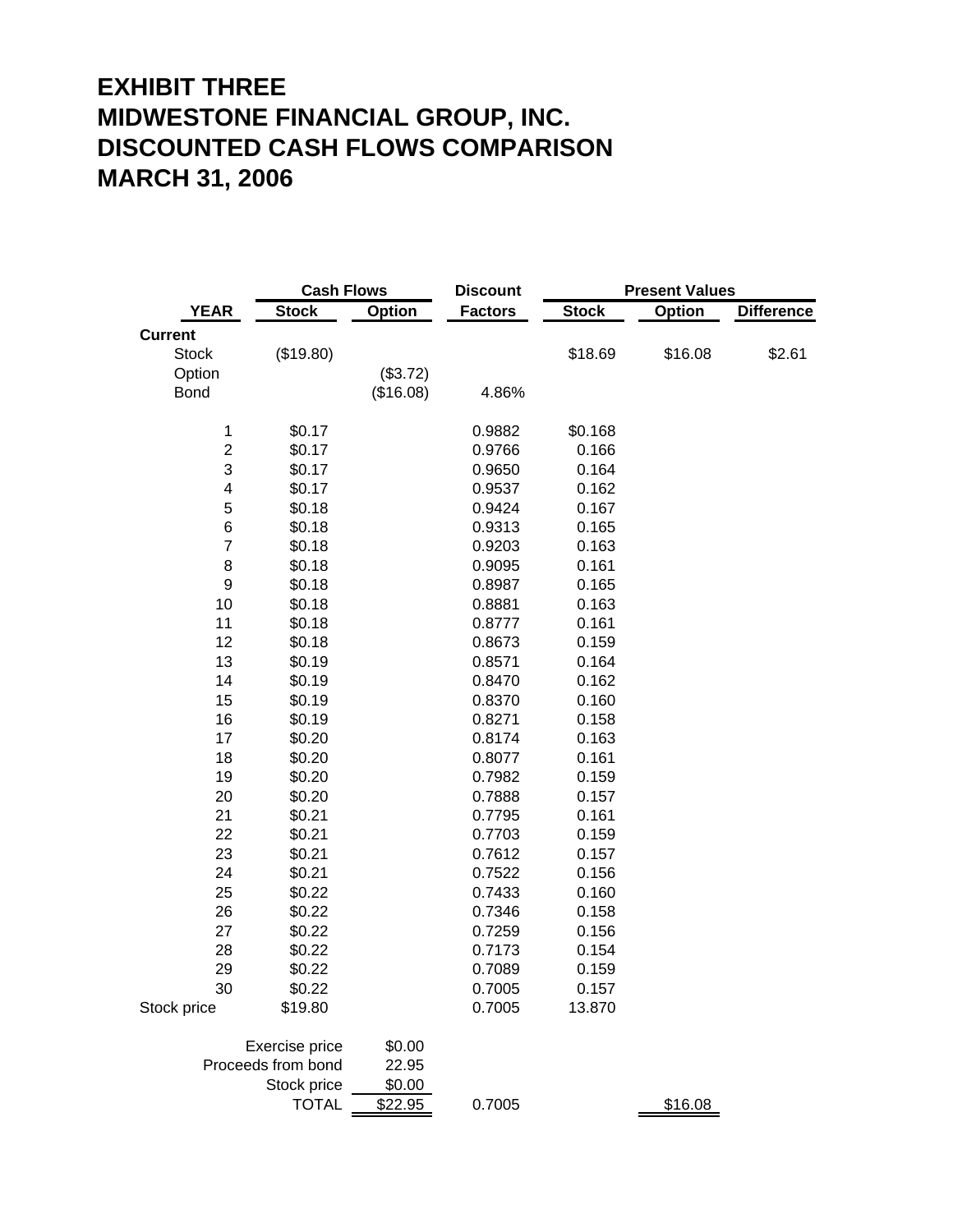# **EXHIBIT FOUR MIDWESTONE FINANCIAL GROUP, INC. DISCOUNTED CASH FLOWS COMPARISON MARCH 31, 2006**

|                         | <b>Cash Flows</b>  |           | <b>Discount</b> |              | <b>Present Values</b> |                   |
|-------------------------|--------------------|-----------|-----------------|--------------|-----------------------|-------------------|
| <b>YEAR</b>             | <b>Stock</b>       | Option    | <b>Factors</b>  | <b>Stock</b> | <b>Option</b>         | <b>Difference</b> |
| <b>Current</b>          |                    |           |                 |              |                       |                   |
| <b>Stock</b>            | (\$19.80)          |           |                 | \$18.69      | \$18.83               | (\$0.14)          |
| Option                  |                    | (\$0.97)  |                 |              |                       |                   |
| <b>Bond</b>             |                    | (\$18.83) | 4.86%           |              |                       |                   |
|                         |                    |           |                 |              |                       |                   |
| $\mathbf 1$             | \$0.17             |           | 0.9882          | \$0.168      |                       |                   |
| $\overline{\mathbf{c}}$ | 0.17               |           | 0.9766          | 0.166        |                       |                   |
| 3                       | 0.17               |           | 0.9650          | 0.164        |                       |                   |
| 4                       | 0.17               |           | 0.9537          | 0.162        |                       |                   |
| 5                       | 0.18               |           | 0.9424          | 0.167        |                       |                   |
| 6                       | 0.18               |           | 0.9313          | 0.165        |                       |                   |
| $\overline{7}$          | 0.18               |           | 0.9203          | 0.163        |                       |                   |
| 8                       | 0.18               |           | 0.9095          | 0.161        |                       |                   |
| 9                       | 0.18               |           | 0.8987          | 0.165        |                       |                   |
| 10                      | 0.18               |           | 0.8881          | 0.163        |                       |                   |
| 11                      | 0.18               |           | 0.8777          | 0.161        |                       |                   |
| 12                      | 0.18               |           | 0.8673          | 0.159        |                       |                   |
| 13                      | 0.19               |           | 0.8571          | 0.164        |                       |                   |
| 14                      | 0.19               |           | 0.8470          | 0.162        |                       |                   |
| 15                      | 0.19               |           | 0.8370          | 0.160        |                       |                   |
| 16                      | 0.19               |           | 0.8271          | 0.158        |                       |                   |
| 17                      | 0.20               |           | 0.8174          | 0.163        |                       |                   |
| 18                      | 0.20               |           | 0.8077          | 0.161        |                       |                   |
| 19                      | 0.20               |           | 0.7982          | 0.159        |                       |                   |
| 20                      | 0.20               |           | 0.7888          | 0.157        |                       |                   |
| 21                      | 0.21               |           | 0.7795          | 0.161        |                       |                   |
| 22                      | 0.21               |           | 0.7703          | 0.159        |                       |                   |
| 23                      | 0.21               |           | 0.7612          | 0.157        |                       |                   |
| 24                      | 0.21               |           | 0.7522          | 0.156        |                       |                   |
| 25                      | 0.22               |           | 0.7433          | 0.160        |                       |                   |
| 26                      | 0.22               |           | 0.7346          | 0.158        |                       |                   |
| 27                      | 0.22               |           | 0.7259          | 0.156        |                       |                   |
| 28                      | 0.22               |           | 0.7173          | 0.154        |                       |                   |
| 29                      | 0.22               |           | 0.7089          | 0.159        |                       |                   |
| 30                      | 0.22               |           | 0.7005          | 0.157        |                       |                   |
| Stock price             | \$19.80            |           | 0.7005          | 13.870       |                       |                   |
|                         | Exercise price     | (\$19.80) |                 |              |                       |                   |
|                         | Proceeds from bond | 26.88     |                 |              |                       |                   |
|                         | Stock price        | \$19.80   |                 |              |                       |                   |
|                         | <b>TOTAL</b>       | \$26.88   | 0.7005          |              | \$18.83               |                   |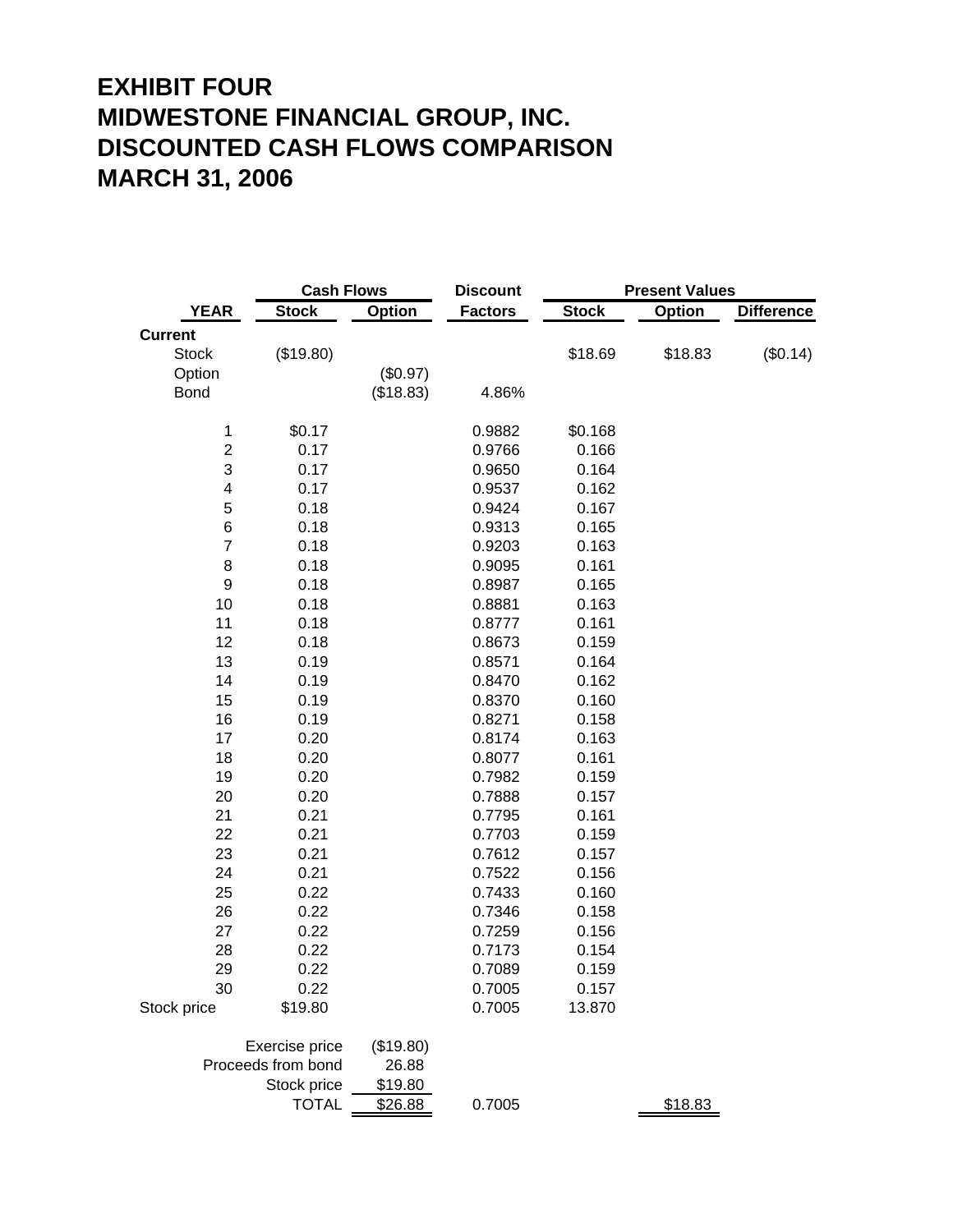# **EXHIBIT FIVE MIDWESTONE FINANCIAL GROUP, INC. OPTION VALUATION MARCH 31, 2006**

#### **BLACK & SCHOLES OPTION PRICING MODEL**

 $C = SN(d1) - X(e^{\Lambda}(-rt))N(d2)$ 

 $C =$  price of the call option

#### **N( ) = AREA UNDER THE NORMAL CURVE**

 $d1 = [ln(S/X) + (r + variance/2)t] / (standard deviation t<sup>(</sup>1/2))$ 

 $d2 = d1$  - (standard deviation  $t^{(1/2)}$ )

#### **MERTON ADJUSTMENT FOR CONTINUOUS DIVIDENDS**

 $C = S(e^{\Lambda}(-dt))N(d1) - X(e^{\Lambda}(-rt))N(d2)$ 

### **INPUTS**

- **(1)** S = price of the underlying stock
- **(2)** X = option exercise price
- **(3)** t = years remaining to expiration
- **(4)** r = risk-free interest rate
- **(5)** d = annual dividend yield on stock
- **(6)** standard deviation

#### **INPUT VALUES**

| $S =$<br>$X =$                                             | \$19.80<br>\$19.80         |       |
|------------------------------------------------------------|----------------------------|-------|
| t =<br>$r =$<br>$d =$                                      | 7.50<br>4.86%<br>3.95%     | years |
| $e =$<br>$e^{\Lambda}$ (-dt) =<br>$e^{\Lambda}(-r t) =$    | 2.7183<br>74.37%<br>69.45% |       |
| standard deviation $=$<br>variance (std dev $\sqrt{2}$ ) = | 12.74%<br>1.62%            |       |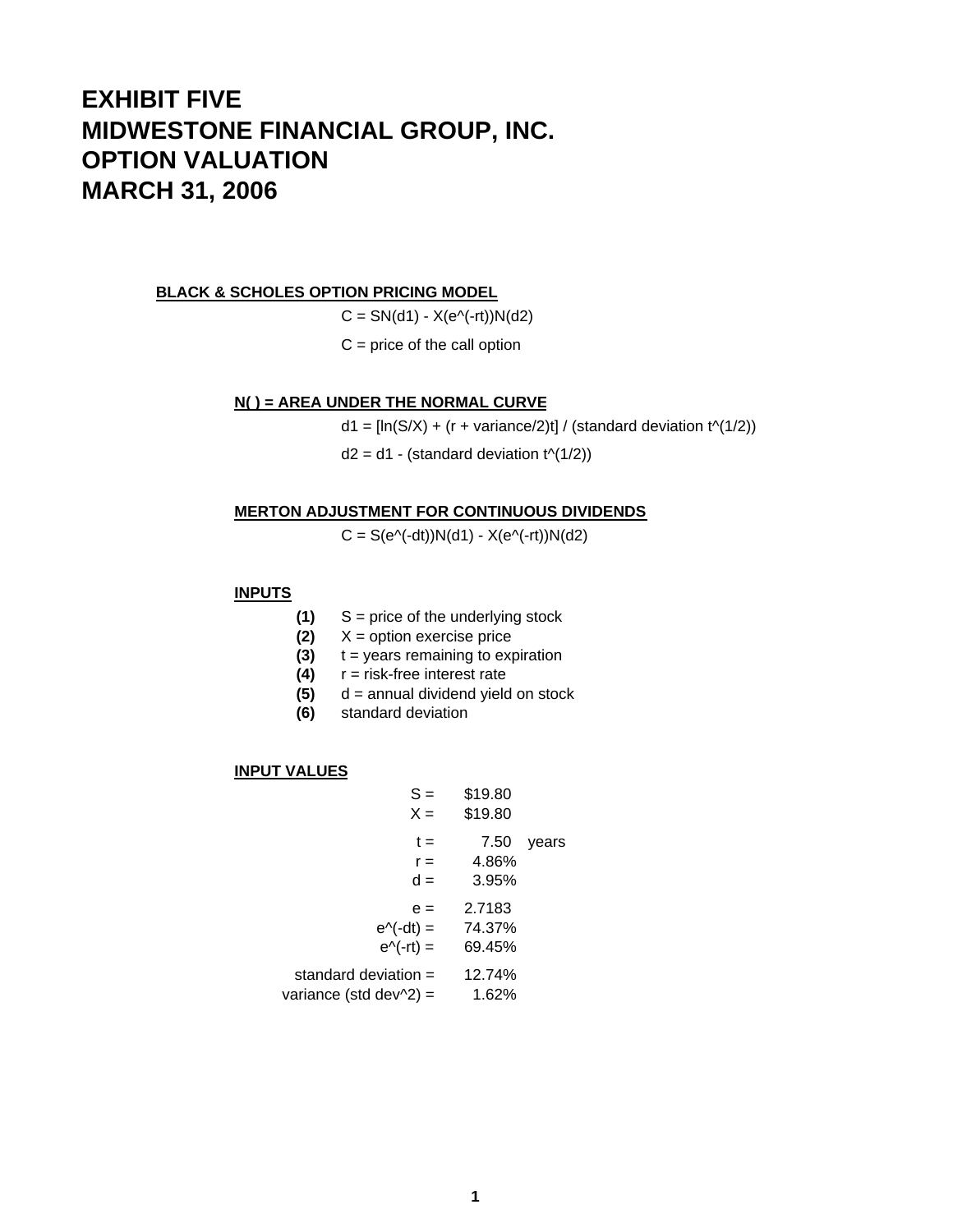# **EXHIBIT FIVE MIDWESTONE FINANCIAL GROUP, INC. OPTION VALUATION MARCH 31, 2006**

#### **BLACK-SCHOLES-MERTON: COMPONENT CALCULATIONS**

| $ln(S/X) =$                                                     | 0.00%    |
|-----------------------------------------------------------------|----------|
| $r =$                                                           | 4.86%    |
| $d =$                                                           | 3.95%    |
| $r - d =$                                                       | 0.91%    |
| variance/ $2 =$                                                 | 0.81%    |
| $r - d + variance/2 =$                                          | 1.72%    |
| t =                                                             | 7.50     |
| $(r - d + variance/2)t =$                                       | 12.93%   |
| $ln(S/X) =$                                                     | $0.00\%$ |
| $(r - d + variance/2)t =$                                       | 12.93%   |
| $ln(S/X) + (r + variance/2)t =$                                 | 12.93%   |
| standard deviation =                                            | 12.74%   |
| $t^{(1/2)} =$                                                   | 273.86%  |
| standard deviation $t^{(1/2)} =$                                | 34.89%   |
| $ln(S/X) + (r + variance/2)t =$                                 | 12.93%   |
| (standard deviation $t^{(1/2)}$ ) =                             | 34.89%   |
| $[ln(S/X) + (r + variance/2)t] / (standard deviation t(1/2)) =$ | 37.06%   |
| $N(d1) =$                                                       | 64.45%   |
| $d1 =$                                                          | 37.06%   |
| (standard deviation $t^{(1/2)}$ ) =                             | 34.89%   |
| $d2 =$                                                          | 2.17%    |
| $N(d2) =$                                                       | 50.87%   |
|                                                                 |          |

#### **BLACK-SCHOLES-MERTON: SUMMARY CALCULATIONS**

| $S =$                                                   | \$19.80 |
|---------------------------------------------------------|---------|
| $e^{\Lambda}$ (-dt) =                                   | 74.37%  |
| $S(e^{\Lambda}(-dt)) =$                                 | \$14.73 |
| $N(d1) =$                                               | 64.45%  |
| $S(e^{\Lambda}(-dt))N(d1) =$                            | \$9.49  |
|                                                         |         |
| $X =$                                                   | \$19.80 |
| $e^{\Lambda}$ (-rt) =                                   | 69.45%  |
| $X(e^{\Lambda}(-r t)) =$                                | \$13.75 |
| $N(d2) =$                                               | 50.87%  |
| $X(e^{\Lambda}(-rt))N(d2) =$                            | \$7.00  |
|                                                         |         |
| $SN(d1) =$                                              | \$9.49  |
| $X(e^{\Lambda}(-rt))N(d2) =$                            | 7.00    |
| $SN(d1)(e^{\Lambda}(-dt)) - X(e^{\Lambda}(-rt))N(d2) =$ | \$2.50  |
| C =                                                     | \$2.50  |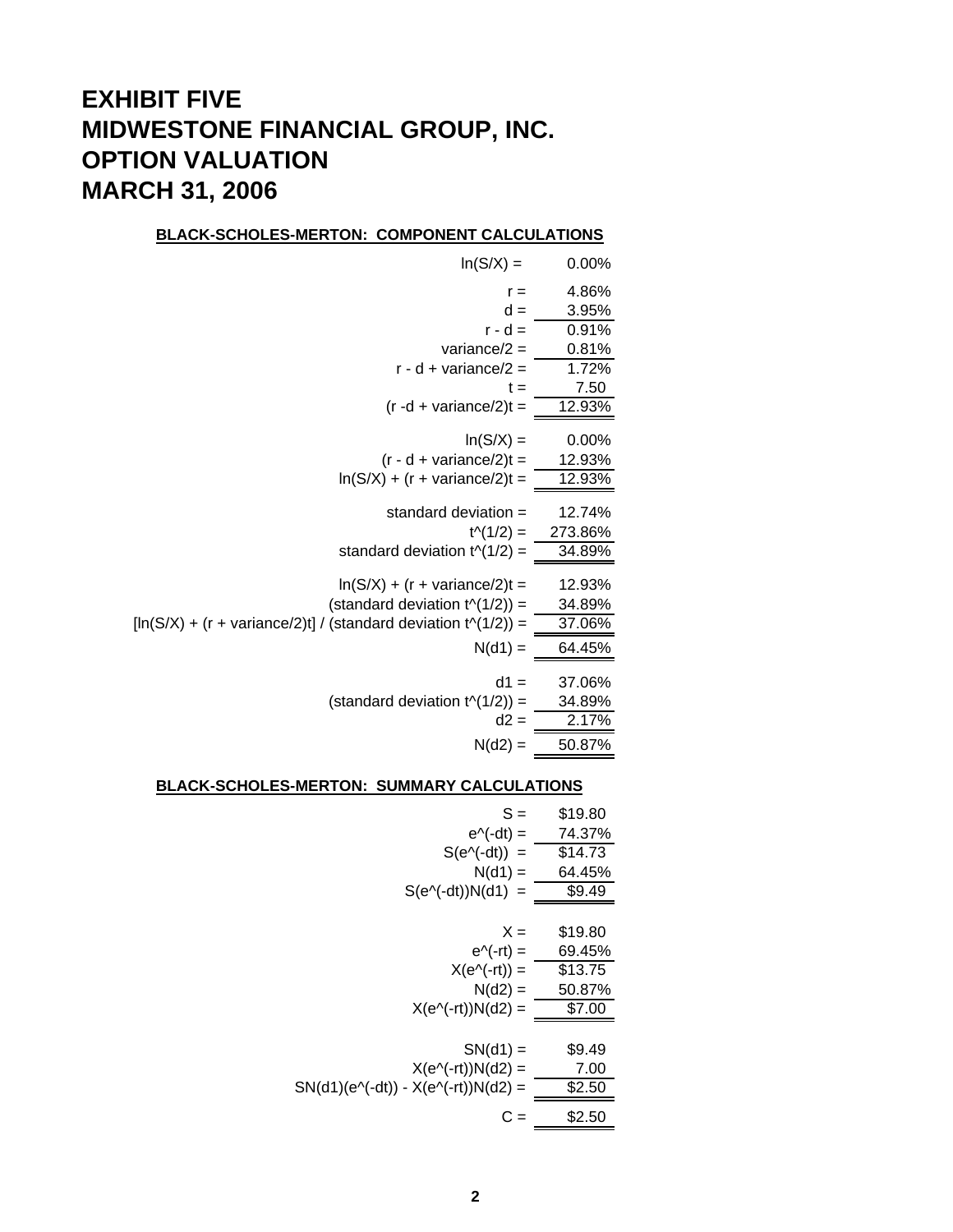# **EXHIBIT SIX MIDWESTONE FINANCIAL GROUP, INC. OPTION VALUATION MARCH 31, 2006**

**BLACK-SCHOLES-MERTON: COMPONENT CALCULATIONS**

 $C = SN(d1) - X(e^{\Lambda}(-rt))N(d2)$ 

 $C =$  price of the call option

#### **N( ) = AREA UNDER THE NORMAL CURVE**

 $d1 = [ln(S/X) + (r + variance/2)t] / (standard deviation t<sup>(</sup>1/2))$ 

 $d2 = d1 - (standard deviation t<sup>1</sup>(1/2))$ 

#### **MERTON ADJUSTMENT FOR CONTINUOUS DIVIDENDS**

 $C = S(e^{\Lambda}(-dt))N(d1) - X(e^{\Lambda}(-rt))N(d2)$ 

### **INPUTS**

- **(1)** S = price of the underlying stock
- **(2)** X = option exercise price
- **(3)** t = years remaining to expiration
- **(4)** r = risk-free interest rate
- **(5)** d = annual dividend yield on stock
- **(6)** standard deviation

#### **INPUT VALUES**

|                           |                                  | $S =$                | \$19.80 |       |
|---------------------------|----------------------------------|----------------------|---------|-------|
| <b>BLACK-SCHOLES-MERT</b> |                                  | $X =$                | \$19.80 |       |
|                           |                                  | $t =$                | 7.50    | years |
|                           |                                  | $r =$                | 4.86%   |       |
|                           |                                  | $d =$                | 3.95%   |       |
|                           |                                  | $e =$                | 2.7183  |       |
|                           |                                  | $e^{\Lambda}(-dt) =$ | 74.37%  |       |
|                           |                                  | $e^{\Lambda}(-rt)$ = | 69.45%  |       |
|                           | standard deviation $=$           |                      | 16.10%  |       |
|                           | variance (std dev $\sqrt{2}$ ) = |                      | 2.59%   |       |
|                           |                                  |                      |         |       |